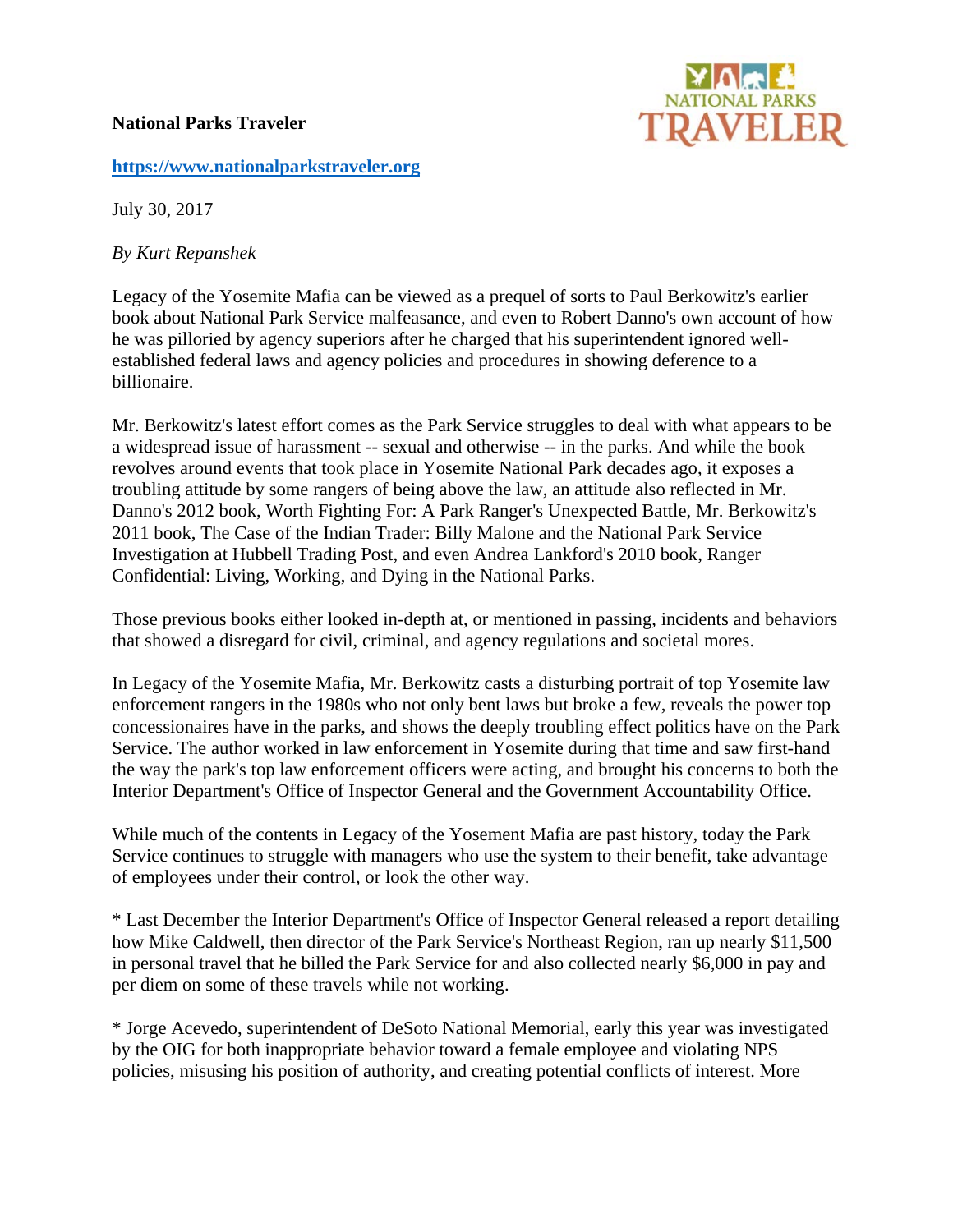recently, Public Employees for Environmental Responsibility said Mr. Acevedo had been transferred to another park at his same salary after the OIG report came out.

\* Sexual harassment continues to be a problem in the park system, with episodes reported at Grand Canyon, Canaveral National Seashore, Chattachoochee River National Recreation Area, and Yellowstone National Park.

\* Former Park Service Director Jon Jarvis ignored ethics regulations because he saw them as overly burdensome.

In Legacy of the Yosemite Mafia, the author details, among other things:

- How then-Yosemite Superintendent Robert Binnewies agreed to secretly tape-record a conversation with Charles Cushman, the head of the National Inholders Association who was seen as a threat;
- How informants with criminal backgrounds were sent through a law enforcement academy, at Park Service expense, and then hired in Yosemite "so that they could operate without constraints normally placed upon informants;"
- How drug tests were manipulated to protect those informants and "officers;"
- How Mr. Berkowitz agreed to turn over documentation of his allegations to the park's personnel officer only after being assured that the OIG was opening an investigation, which was not true but a scheme concocted in the Park Service's Western Regional Office, and;
- How he was demoted and how he and his wife, who worked in the park's law enforcement office, were harassed.

While some might view Mr. Berkowitz's book as a case of sour grapes, news coverage at the time supported many of his concerns, as did an OIG report that was finalized (though not publicly released) in 1985 several months before he delivered his concerns in testimony to the House Subcommittee on Parks, Forests, and Public Lands. The chairman of that committee, Rep. Bruce Vento, claimed in a January 1986 press release that the GAO investigation into Mr. Berkowitz's claims "found no evidence of criminal conduct and, more importantly, found no basis to support such allegations."

Ms. Lankford, who spent a dozen years with the Park Service, said her experience was similar to that described in Legacy of The Yosemite Mafia.

"In short, it is an extremely accurate and insightful perspective on an ongoing problem within NPS culture and the dysfunctional way the agency has viewed park law enforcement and other first response needs," she said. "And his book is timely in face of recent events. It will be interesting to see how aggressive or defensive the current and former ranger response might be.

"It is in the best interest of all if agency leaders and newbie rangers accept the realities of the past and future situation within the NPS and work towards excising these tendencies from NPS culture," Ms. Lankford added.